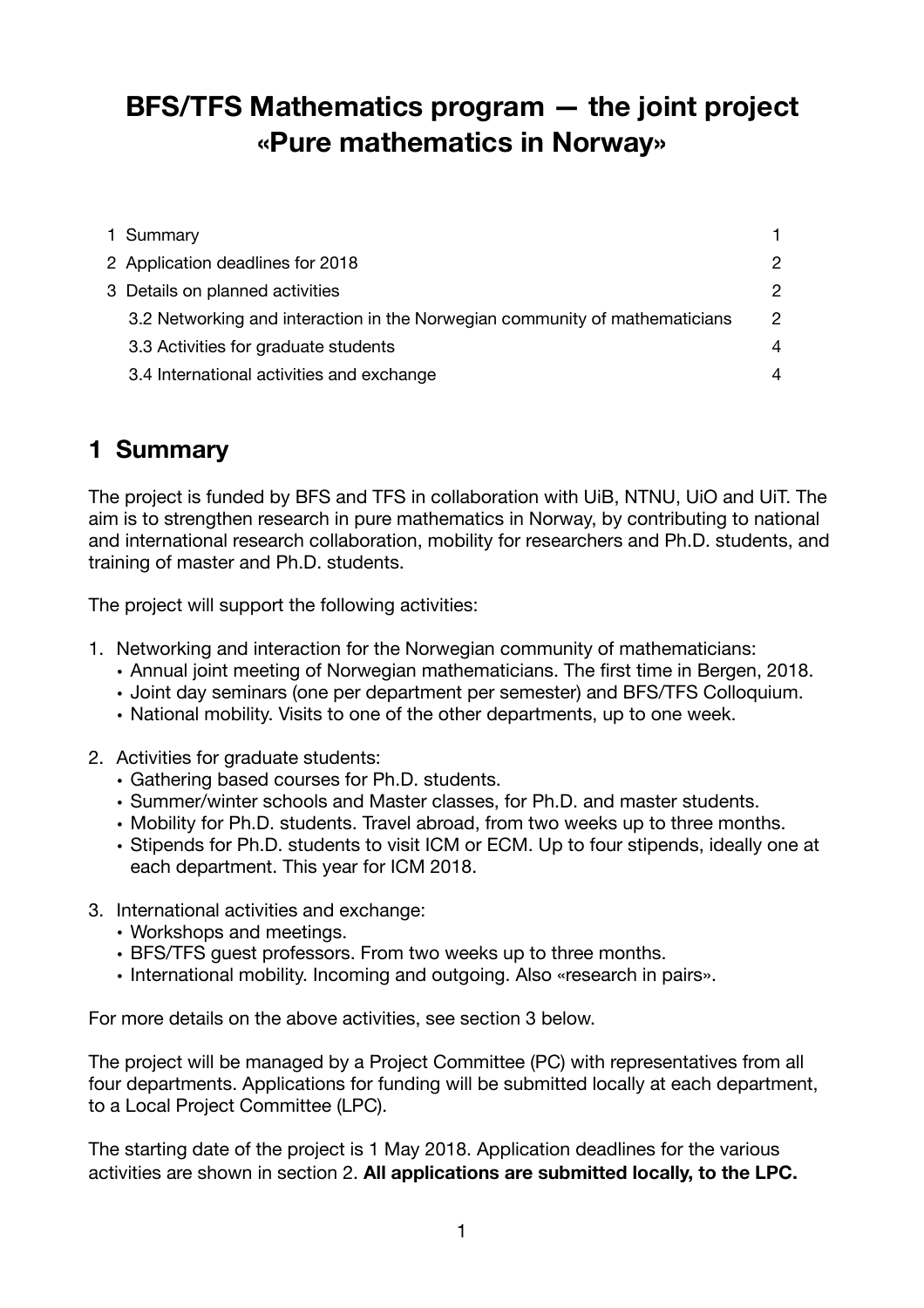# <span id="page-1-0"></span>**2 Application deadlines for 2018**

| <b>Activities</b>                                                        | Deadlines 2018                                                                                 | <b>Activity period</b>                       | <b>Comments</b>                                                                        | Follow-up from<br>applicants after<br>end of activity                                                                |
|--------------------------------------------------------------------------|------------------------------------------------------------------------------------------------|----------------------------------------------|----------------------------------------------------------------------------------------|----------------------------------------------------------------------------------------------------------------------|
| <b>Mobility</b><br>(national,<br>international and<br><b>Ph.D.)</b>      | LPC accepts<br>applications<br>continually                                                     | 1-12 months<br>after application<br>deadline | <b>LPC</b> makes<br>decisions within<br>allocated budget.                              | Short report and<br>budget.                                                                                          |
| <b>Workshops and</b><br>summer/winter<br><b>schools</b>                  | 1 Feb and 1 Oct<br>NB! From 2019,<br>the deadlines will<br>be 1 April and 1<br>Oct every year. | 4-15 months<br>after application<br>deadline | <b>LPC</b> makes<br>prioritized list. PC<br>makes final<br>decision.                   | Final report<br>including<br>program,<br>participants,<br>budget and self-<br>assessment.                            |
| <b>ICM 2018 for</b><br><b>Ph.D. students</b>                             | 1 March                                                                                        | 1-9 Aug 2018                                 | <b>LPC</b> nominates<br>candidates, PC<br>makes final<br>decision. Max. 4<br>stipends. | Detailed report/<br>essay about the<br>experience, to be<br>published on web<br>page.                                |
| <b>BFS/TFS Guest</b><br><b>Professors</b>                                | 1 April and 1 Oct                                                                              | next two<br>semesters                        | LPC nominates.<br>PC makes<br>decision.                                                | <b>Guest professors</b><br>are invited to<br>write a popular<br>piece about their<br>research or a<br>related topic. |
| <b>Gathering based</b><br>courses and<br><b>Master classes</b>           | 1 June and 1 Dec                                                                               | next two<br>semesters                        | <b>LPC</b> forwards<br>applications to<br>PC. PC makes<br>decision.                    | Final report<br>including<br>program,<br>participants,<br>budget and self-<br>assessment.                            |
| <b>Joint day</b><br>seminars and<br><b>BFS/TFS</b><br><b>Colloquiums</b> | 1 June and 1 Dec                                                                               | next semester                                | LPC nominates.<br>PC makes<br>decision.                                                | Final report<br>including<br>program,<br>participants,<br>budget and self-<br>assessment.                            |

## <span id="page-1-1"></span>**3 Details on planned activities**

## <span id="page-1-2"></span>3.2 Networking and interaction in the Norwegian community of mathematicians

The Norwegian community of pure mathematics at the University of Bergen, NTNU Trondheim, University of Oslo, and University of Tromsø can roughly be divided into four groups:

• Analysis, including complex analysis, analysis on manifolds, operator algebras, and PDE;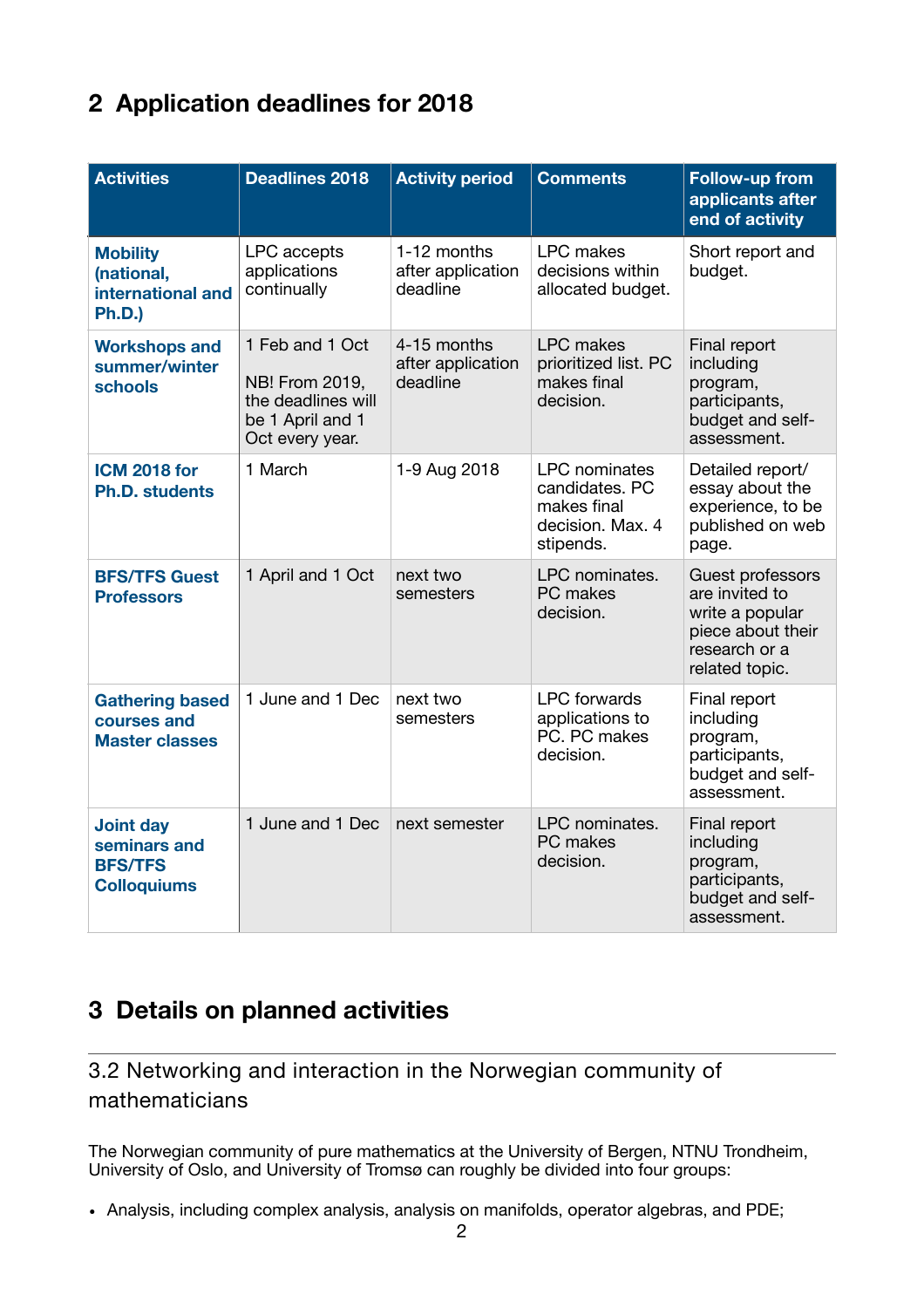- Algebra and structural methods in computational and applied mathematics;
- Algebraic geometry and representation theory;
- Geometry, topology and Lie theory.

Partly these fields are quite distinct, with different languages and research profiles making interaction challenging. But partly mathematics is also growing together with more and more connections between different areas, and a move towards more common language by realising that there are common underlying structures and methods in distinct fields.

A significant aim of the project is to increase interaction, contact, and cooperation within the Norwegian mathematical community both within each field, but also between the different fields. We propose the following activities.

### *3.2.1 Joint meeting of Norwegian mathematicians*

We are usually familiar with the Norwegian mathematicians working in our own field, but quite often not with those working in other fields. Each year we will organize a joint meeting for Norwegian mathematicians with parallel sessions, making it of interest to all Norwegian mathematicians. We will get to know what Norwegian mathematicians at large work on, and we will enable personal exchange between mathematicians in different areas.

- 1. The meeting will be organized for two or three days.
- 2. It will include some plenary talks, and then parallel sessions in the various fields.
- 3. The meeting will rotate between the four universities: Bergen 2018, Trondheim 2019, Tromsø 2020, and Oslo 2021.
- 4. The meetings will have one extra first day for Ph.D. students, where they will talk about their research.

One model we have in mind are the AMS meetings. Another model is the *Arbeitstagung* at the Max Planck Institute for Mathematics in Bonn. Which model to apply will be up to the local organizers in cooperation with the Project Committee. The format will also be adapted as one gains experience with organizing the meeting.

### *3.2.2 Joint day seminars and BFS/TFS colloquium*

These are one day seminars with topics of interest within one field or at the intersection of two or more fields. Participants from the other universities would come in the morning (or evening before) and leave at the end of the day, thus making it effectively a work day just in another city.

- 1. The joint day seminars will be organized around one or more international guests.
- 2. It will usually also contain talks by Norwegian mathematicians, so as to make it from three to five talks during the day.
- 3. Some seminars may be organized at regular intervals with a designated name. A model is the Onsager lectures in Trondheim, after Nobel laureate Lars Onsager. We will each year have an Elizabeth Stephansen lecture, a seminar with focus on female speakers. We remark that ES was the first Norwegian woman with a Ph.D. in mathematics, a pioneer in 1902. (The next was in 1971!)

Each institution will normally host one such seminar each semester, and themes should be distributed to reflect the overall research activity in Norway.

One of these joint seminars may after competitive application be extended to a two or three day seminar under the name *BFS/TFS colloquium* and get an extra funding of 30–60K NOK. It will be organized 3–8 times during the four years, at most once each semester, depending on available funding, demand, and quality of proposal. The BFS/TFS colloquium will include a social dinner for the participants.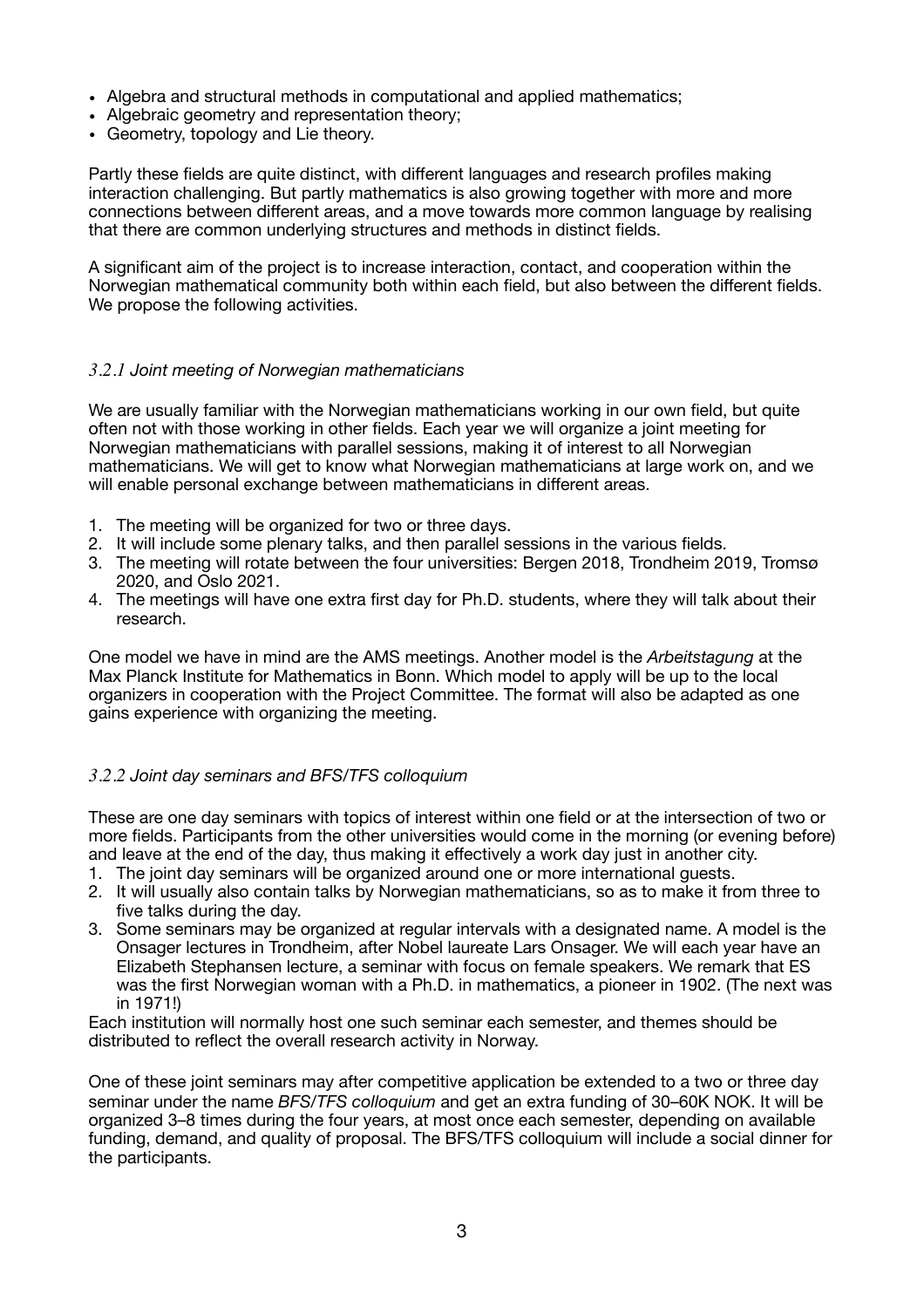## *3.2.3 Mobility between Norwegian universities*

To promote research cooperation between Norwegian mathematicians, we will support travel and stay between Norwegian universities:

- 1. For single or two day stays with main purpose of giving a guest talk.
- 2. For week long stays with the purpose of joint research activities.

## <span id="page-3-0"></span>3.3 Activities for graduate students

Among the mathematics departments in Norway, Oslo and Trondheim have medium sized departments in pure mathematics, while Bergen and Tromsø are rather small. As a consequence the advanced courses we can offer at each department are limited. Also for a number of graduate students the research groups are of small size.

## *3.3.1 Gathering based courses*

In Bergen we have a master program in mathematics for experienced teachers. These take regular mathematics courses, organized by six two-day gatherings during the semester. This has been a success.

We envision to do the same with advanced courses for Ph.D. students. Such a course can be lectured in four to six gatherings during a semester, each of two days. This could be attended by all interested Ph.D. students in Norway, who would travel to attend these gatherings, supported by the project. This will weave the Norwegian community of Ph.D. students better together, and we believe it would provide both effective learning for the students and an effective way of teaching for those organizing the course.

### *3.3.2 Schools and master classes*

We will support international research schools and summer and winter schools for master and Ph.D. students. These schools will be organized by Norwegian research groups who can apply for support from the project. We will also support master classes, which are typically three day courses lectured by one or two international lecturers on a specific topic.

## *3.3.3 Mobility for Ph.D. students*

Ph.D. students funded by university grants only have their salaries from the university and no designated funding for travel. We will fund travel and partly lodging for stays from two weeks up to three months, at institutions abroad. The students should provide a description of the usefulness of the stay together with a recommendation by their advisor.

Every second year the ECM and ICM meetings are organized. We will invite Norwegian Ph.D. students to compete for a trip to these meetings. Up to four students will be supported, ideally one from each institution, and in return they will be asked to write a detailed report/essay about their experience, made available on the project web site.

## <span id="page-3-1"></span>3.4 International activities and exchange